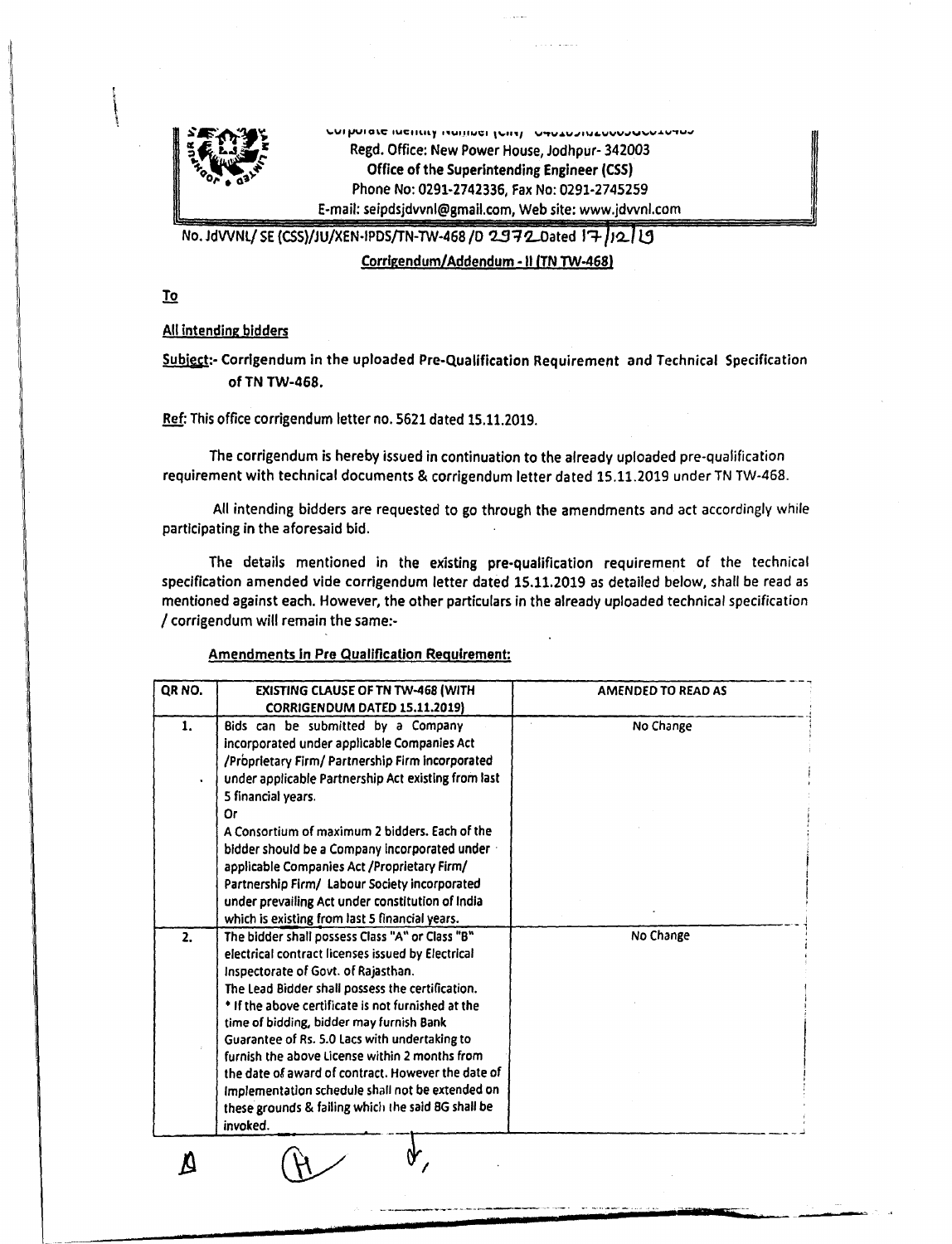| 3.a |                                                            |                              |
|-----|------------------------------------------------------------|------------------------------|
|     | 1. The Bidders shall be minimum CMMI evel-3                | No Change                    |
|     | (minimum) or higher certified and shall have $\frac{m}{2}$ |                              |
|     | ISO 9001:2008 latest version valid for at least"           |                              |
|     | ob three months after submission of bid.                   | جو ويهين آخام کا الهوري لاه؛ |
|     |                                                            |                              |
|     | (Lead bidder shall posses the above certification)         |                              |
|     |                                                            |                              |
|     | Further, along with this, bidder should have also          |                              |
|     | experience of running the at least 90 seater or as         |                              |
|     | per requirement of the Discom, Customer Care               |                              |
|     | Centre for Electricity Utility / Telecom / Banking /       |                              |
|     |                                                            |                              |
|     | Insurance sector, continuous for at least One Year         |                              |
|     | during the last three Financial Years (i.e. F.Y.           |                              |
|     | 2016-17 to F.Y. 2018-19) through in house                  |                              |
|     | developed Software / COTS software / Utility's             |                              |
|     | own software (any bidder can satisfy the condition)        |                              |
| 3.b | ii. The Bidder have experience of executing at least       | No Change                    |
|     | one project providing software solutions in the            |                              |
|     |                                                            |                              |
|     | spheres of Call Centre /Contact Centre /Public             |                              |
|     | Consumer Grievance Redressal System to any                 |                              |
|     | DISCOMS/ Utilities in India for one year                   |                              |
|     | continuously (without any interruption) during             |                              |
|     | last 3 years.                                              |                              |
|     | One such project should have been implemented              |                              |
|     | at a utility whose consumer base is minimum 20             |                              |
|     |                                                            |                              |
|     | Lakhs for a minimum duration of one year.                  |                              |
|     | 0r                                                         |                              |
|     | Two such projects should have been implemented             |                              |
|     | in utilities whose consumer base is minimum 10             |                              |
|     | Lakhs for a minimum duration of one year. Lead             |                              |
|     | Bidder shall satisfy the condition                         |                              |
|     | <b>Alternative OF QR NO 3</b>                              |                              |
|     |                                                            |                              |
| 3.c | i. The Bidders shall have ISO 9001:2008 & ISO              | No Change                    |
|     | 27001:2013 or higher (latest version) valid for at         |                              |
|     | least three months after submission of bid                 |                              |
|     | (Lead bidder shall posses the above certification)         |                              |
|     |                                                            |                              |
|     | Further, along with this, bidder should have also          |                              |
|     | experience of running the at least 90 seater or as         |                              |
|     |                                                            |                              |
|     |                                                            |                              |
|     | per requirement of the Discom, Customer Care               |                              |
|     | Centre for Electricity Utility / Telecom / Banking /       |                              |
|     | Insurance sector, continuous for at least One Year         |                              |
|     | during the last three Financial Years (i.e. F.Y.           |                              |
|     | 2016-17 to F.Y. 2018-19) through In house                  |                              |
|     |                                                            |                              |
|     | developed Software / COTS software / Utility's             |                              |
|     | own software (any bidder can satisfy the condition)        |                              |
| 3.d | ii. The Bidder shall have experience of executing at       | No Change                    |
|     | least one project providing software solutions in          |                              |
|     | the spheres of Call Centre / Contact Centre                |                              |
|     | /Public Consumer Grievance Redressal System to             |                              |
|     |                                                            |                              |
|     | any DISCOMS/Utilities in India for one year                |                              |
|     | continuously (without any interruption) last 3             |                              |
|     | years(i.e. F.Y. 2016-17 to F.Y. 2018-19.                   |                              |
|     | One such project should have been implemented              |                              |
|     | at a utility whose consumer base is minimum 40             |                              |
|     | Lakhs for a minimum duration of one year.                  |                              |
|     | Or                                                         |                              |
|     |                                                            |                              |
|     | Two such projects should have been implemented             |                              |
|     | in utilities whose consumer base is minimum 20             |                              |
|     | Lakhs for a minimum duration of one year.                  |                              |
|     | Lead Bidder shall satisfy the condition                    |                              |